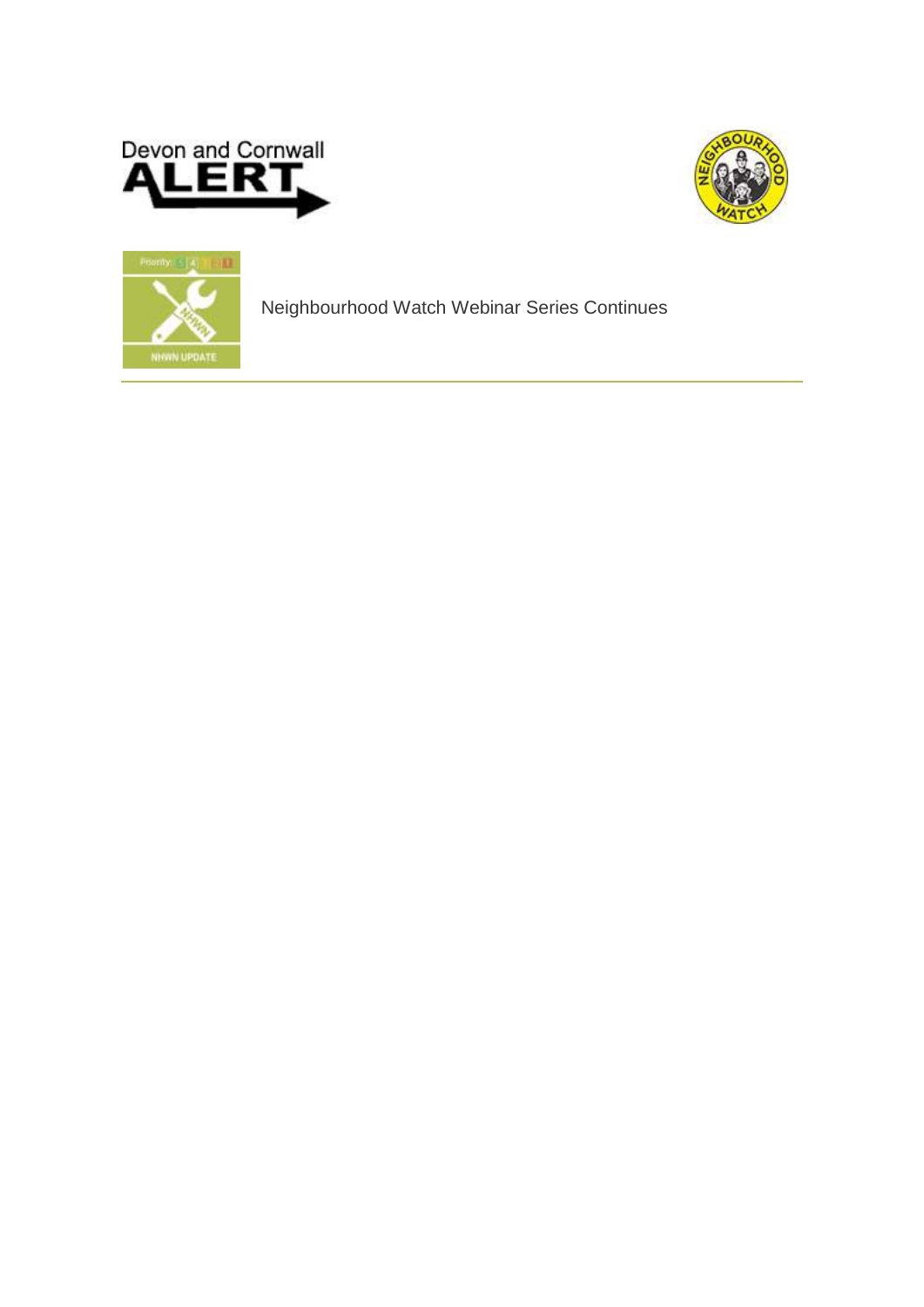## **NEIGHBOURHOOD WATG SERIOUS CRIME WEBINA** 15TH NOVEMBER, 5PM

## **RECOGNISING, RECORDING AND REPORTING ASB**

WITH A SPECIALIST SPEAKER **FROM ASB HELP** 

Neighbourhoo

To coincide with our current campaign regarding tackling **Antisocial Behaviour, commonly known as ASB,**  we are delighted to welcome a guest speaker from the national charity **ASB Help** to help us **RECOGNISE, RECORD** and **REPORT ASB** and how we can help with tackling the issues surrounding ASB.

**BOOK NOW** 

The webinar is **Tuesday 15th November from 5.00pm to 6.00pm** and we would love for you to be able to attend. To register for the event, please click **[HERE](https://www.eventbrite.co.uk/e/recognising-recording-and-reporting-asb-tickets-195003409447)** and this will take you through to the Eventbrite booking page for the event.

Being able to identify an area where you feel unsafe and the reasons why is important to both police and councils because it enables them to understand where services and resources are needed. As part of a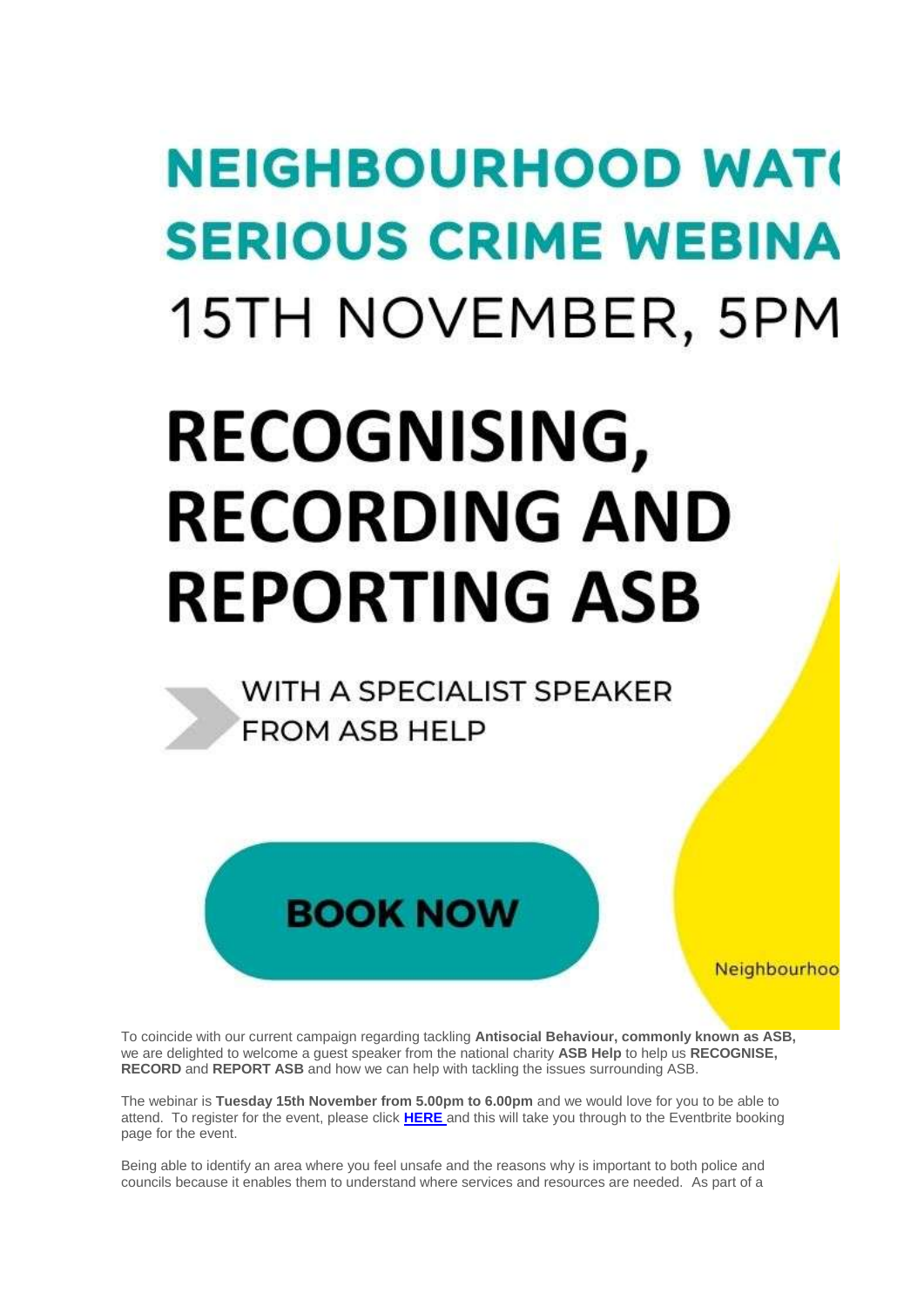Home Office project funding, **Street Safe i**s a brand **new initiative** which has been launched across England and Wales to help the public have a platform to help identify these areas for the purpose of providing the information from **local people about their local area.** 

## **NEIGHBOURHOOD WATG WEBINAR SERIES** 23RD NOVEMBER, 5PM - 6PM

# **STREETSAFE - HOW THE PUBLIC CAN INFORM THE POLICING PICTURE**

WITH MEMBERS OF THE **EXPERT DEVELOPMENT TEAM** 

Neighbourhoo

We are delighted to be able to welcome members of the team that created the platform to explain the **reasoning behind it, how the data has been used in areas already, how you can use it and promote it amongst your community,** so that local policing teams are able to hear what you are saying make you feel unsafe.

**BOOK NOW** 

This will be held on **Wednesday 23rd November from 5.00pm to 6.00pm** we are holding another **FREE**